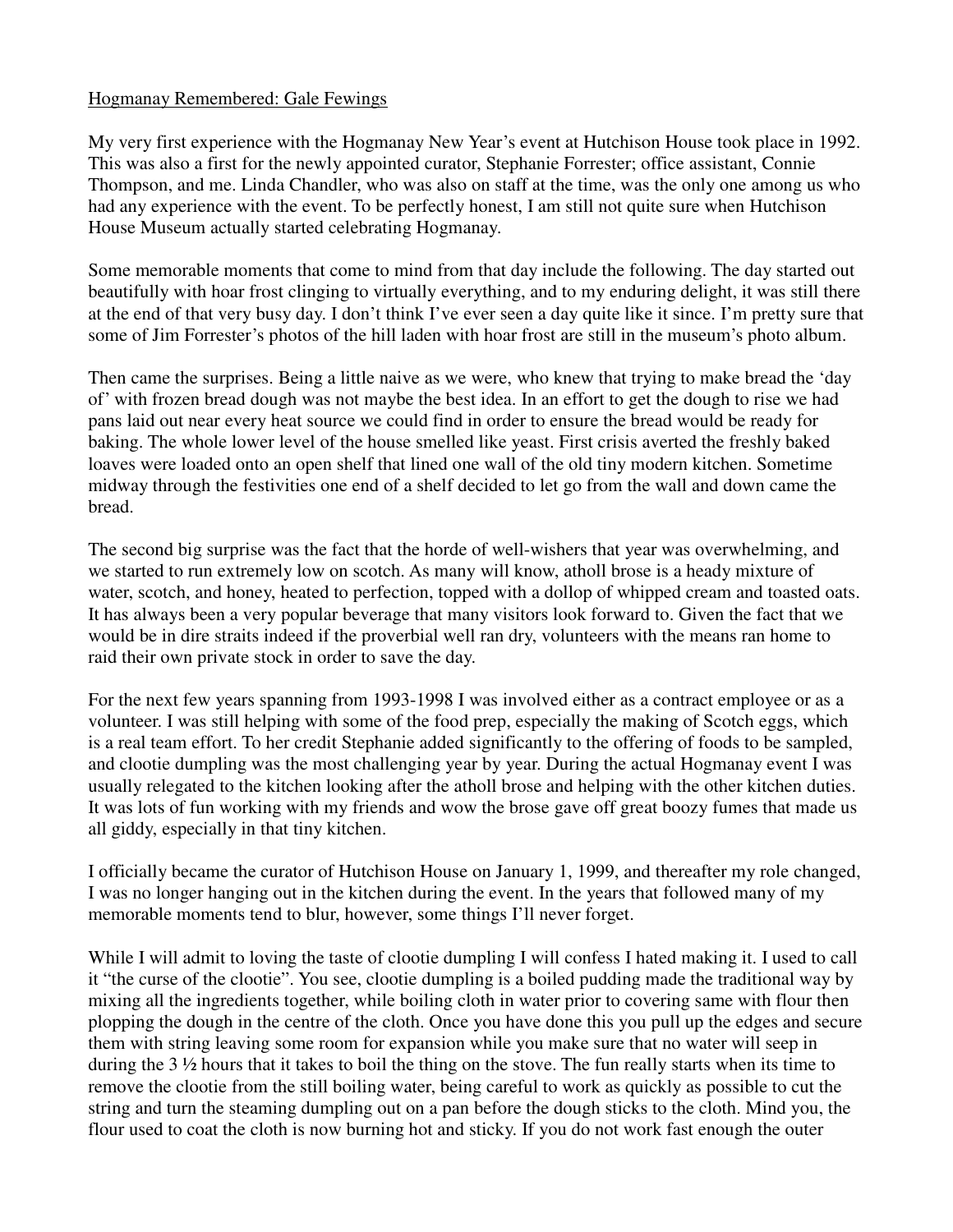surface of the clootie will tear and stick to the cloth (you definitely do not want that). Now that you have burned your fingers and cursed a blue streak you have something on the pan that, to me, closely resembles grey brain matter. The pan is then placed in the oven to bake until a lovely brown skin forms on the outside. By the end of it all one can be very proud of one's accomplishment, however I don't think any of our visitors every really appreciated the sacrifice. We followed the same process, with the same amount of swear words, until 2017 when I discovered clootie dumpling could be made in a bowl covered with saran wrap in the microwave. It still tastes just a good! I will swear to that with much less profanity.

Here's one big cautionary note about haggis. We always bought our haggis from Franz's Butcher Shop so there was no need to struggle with making it from scratch according to tradition. Originally haggis consisted of sheep's pluck (heart, liver, and lungs), minced with onion, oatmeal, suet, spices, and salt, mixed with stock, and cooked while traditionally encased in the animal's stomach. And yes, haggis too is a boiled pudding. The trick with heating premade haggis is to heat it very slowly in water on the stovetop. Never ever let the water come to a boil or you will rue the day. If this happens the outer casing will break away and shrink causing you to have a bunch of goo in a pan full of hot water. How do I know? Because I have seen it done! In fact, you cannot even remove the haggis by poking it with forks or the same thing will happen. There is nothing worse than watching someone recite Burns' "Address to a Haggis" when it has no casing and just looks like a pile of porridge on the platter.

There is an old saying that goes "if something can go wrong it will go wrong". Take the Scotch egg fiasco for example. Early one New Year's Day, Linda Chandler and I arrived at the museum to begin the mammoth task of cutting and plating all the food for the event. To our horror we discovered that many of the Scotch eggs that we had made the day before had frozen solid in the old fridge – we are talking dozens of eggs here!

While we were able to slice them in half and salvage the outer layer of sausage meat, many of the eggs were crystallized and had to be replaced. What to do, what to do? Especially given the fact that it being a holiday all the local grocery stores were closed. I called my husband John and he gathered what we had in our fridge and headed over to collect what Linda had at home. It was a blessing that she had lots on hand because she was expecting company for breakfast over the holidays. John was met a Linda's door by her friend Kathy who declared "I hear we have an egg emergency".

We can laugh about it now, but at the time we were frantic, not to mention the fact that we still had to boil and shell the eggs before they could be placed in the empty sausage pockets. I worked on the fresh eggs while Linda dealt with the frozen ones. By the way, not all of the eggs were the same size so you can imagine some didn't quite fit snuggly.

In the end we spent so much time trying to stem the damage that much of the morning had passed and we still had not finished with the other cutting and plating duties.

When our 'First Footer' Iain Steele and his wife, Rennie, arrived we were working madly trying to get everything done. They both rolled up their sleeves and jumped right into the fray. As museum volunteers began to show up we put them to work. We were all so busy that we almost missed the appointed start of the Hogmanay celebration with the formal entrance of the first footer at precisely 1pm. After that we always made sure to have lots of volunteers come early to help.

More recently John was called again to come to our rescue during a snowstorm to bring us milk that we'd forgotten to procure for the event. Hogmanay was well underway and now the roads were heavily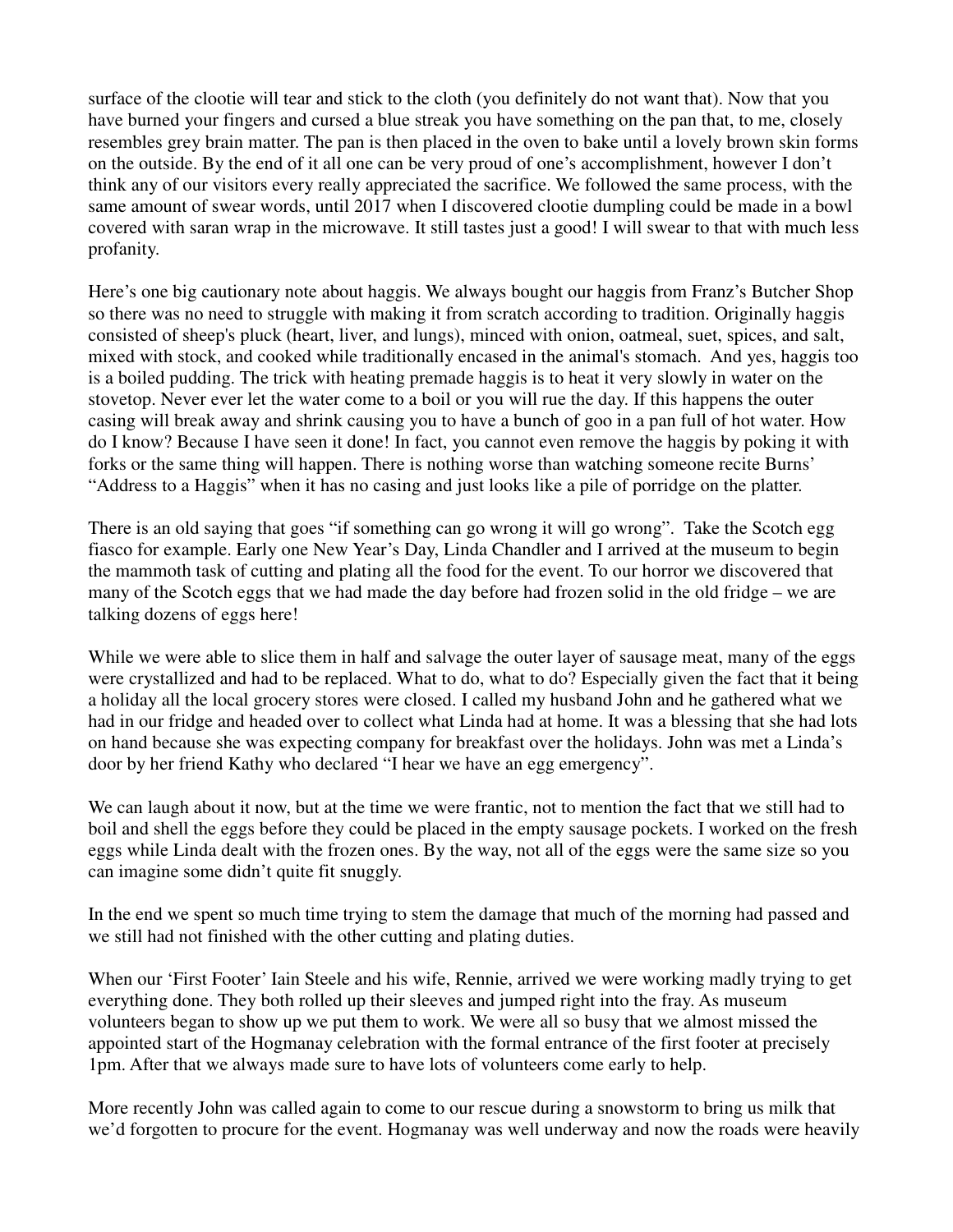snow covered and cars lined both sides of the street. Erin Panepinto thought just in the nick of time that John would have a hard time finding somewhere to park to deliver the milk, so she raced out through the snow in costume to meet him at the street. They had a 'milk hand-off' and he continued on his way. Yet another crisis averted, however that same year Erin had purchased biodegradable plastic cups, which seemed like a great idea, until we found they melted with the heat of the atholl brose. At least we had lots of teacups in the cupboard. It meant more dishes to wash, but no more emergency calls to John that day.

The lead up to Hogmanay did not alter much over the years. There were still the Scotch eggs to contend with along with the black bun, shortbread, oatcakes, cheese, baguettes (no more homestyle loaves), toasted oats (one year, Loretta Terry forgot them in the oven, and we had a visit from our local fire department), the items necessary for the atholl brose (including the special occasion permit), the haggis and the clootie dumpling, in addition to arranging for the piper, first footer, haggis addresser, Lynn Mooney's wonderful Highland dancers, the fiddler, the Hasty Ps Pipe and Drum fellas, invites to local dignitaries, organizing our HH volunteers, getting floats together for the day, praying for good weather, etc. etc. Thankfully, Betty Hinton always made sure to prepare the potted salmon every single year, bless her heart!

There were some years when we had more than enough food and the leftovers were shared among the staff and volunteers. Some other years sadly we practically had visitors licking the plates. Mind you it came as no surprise that what should have passed as samples became a midday meal for some. Often too many scenarios came into play every year that it was difficult to judge from one time to the next.

Weather was a real factor as there were times when the day was so balmy that coats were not necessary and other times when it was so frigid that our piper, Colin Campbell had a hard time keeping his bagpipes from freezing up and even wore plaid pants instead of his kilt.

One New Year's Day Linda Chandler and I even took time out to make snow angels on the terrace in costume. When we came back inside Jean Cole, who was always on hand to sell atholl brose tickets, was laughing along with us. She had seen it all through the bookshop window.

The funny thing is that no matter what the weather Hogmanay was never cancelled. During a snowstorm a few years ago the Hutchison House phone was ringing off the hook with callers asking if it was going ahead – of course it did, and we still had a crowd.

Some time around Hogmanay 2000-2002 Norman Savage headed up a little singing group of volunteers including Don Willcock, Phillip Day, Norm himself and I think Peter Koeslag. Norm even handed out song sheets for our visitors to join in. While the singing did not continue with the passage of time, it was a charming heartfelt celebration of the season and a fond memory.

Another memorable moment came about very spontaneously when our first footer Iain Steele took his lovely wife Rennie in his arms and danced around the keeping room to the delight of all. I can't remember exactly what year that was, however, given the usual crowded conditions of most years, it must have been one of those very rare occasions with the crowd was sparse.

The very best part of Hogmanay has always been the people coming together as a community, whether they be Hutchison House volunteers, community volunteers such as our first footers, pipers, fiddlers, Highland dancers and their families, haggis addressers, or visitors alike. Having been involved with the